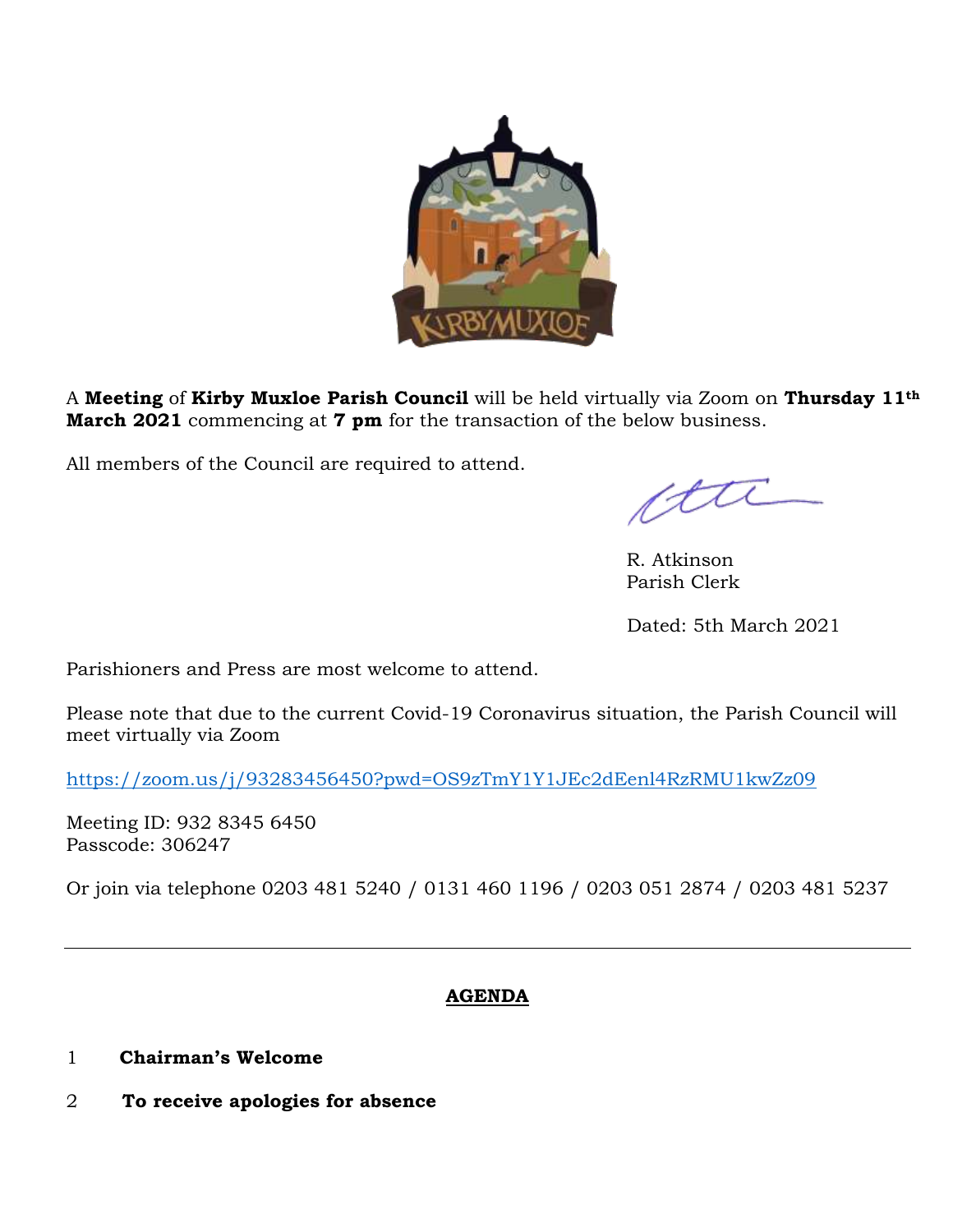- 3 **To receive any declarations of pecuniary and non-pecuniary interests to any matter pertaining to the agenda and to consider dispensations**
- 4 **To confirm the minutes of the meeting held on 18th February 2021 are a true and accurate record**
- 5 **To receive a Report from the Police Beat Officer** (15 minutes are set aside)
- 6 **To receive a Report from Leicestershire County Council** (15 minutes are set aside)
- 7 **To receive a Report from Blaby District Council** (15 minutes are set aside)

### 8 **Public Participation**

(15 minutes are set aside for members of the public to raise issues and ask questions)

# 9 **To consider an application for co-option to Kirby Muxloe Parish Council**

### 10 **Clerks Report**

- i. To verify all payments made since the previous meeting
- ii. To verify and authorise the Payments Schedule
- iii. To verify Bank Reconciliations
- iv. To verify Income and Expenditure to date

# 11 **To provide an update on**

- i. 10 Big Idea's
- ii. The Byways, 11 Court Close, Kirby Muxloe
- iii. The Lubbesthorpe development
- iv. The Local Plan
- v. Barry Drive 'Rat Run'

### 12 **To discuss and consider**

- i. A response to Blaby Local Plan Options Document Consultation
- ii. Making a donation of 50% towards the cost of repairing the damage caused to the football pitches by horse riders
- iii. Attending a planning training session

### 13 **To note any other business**

(This item should only be used to register future agenda items or items that are solely for information only. No issues requiring a decision or with a financial implication can be raised)

# 14 **To confirm the date and time of next meeting**